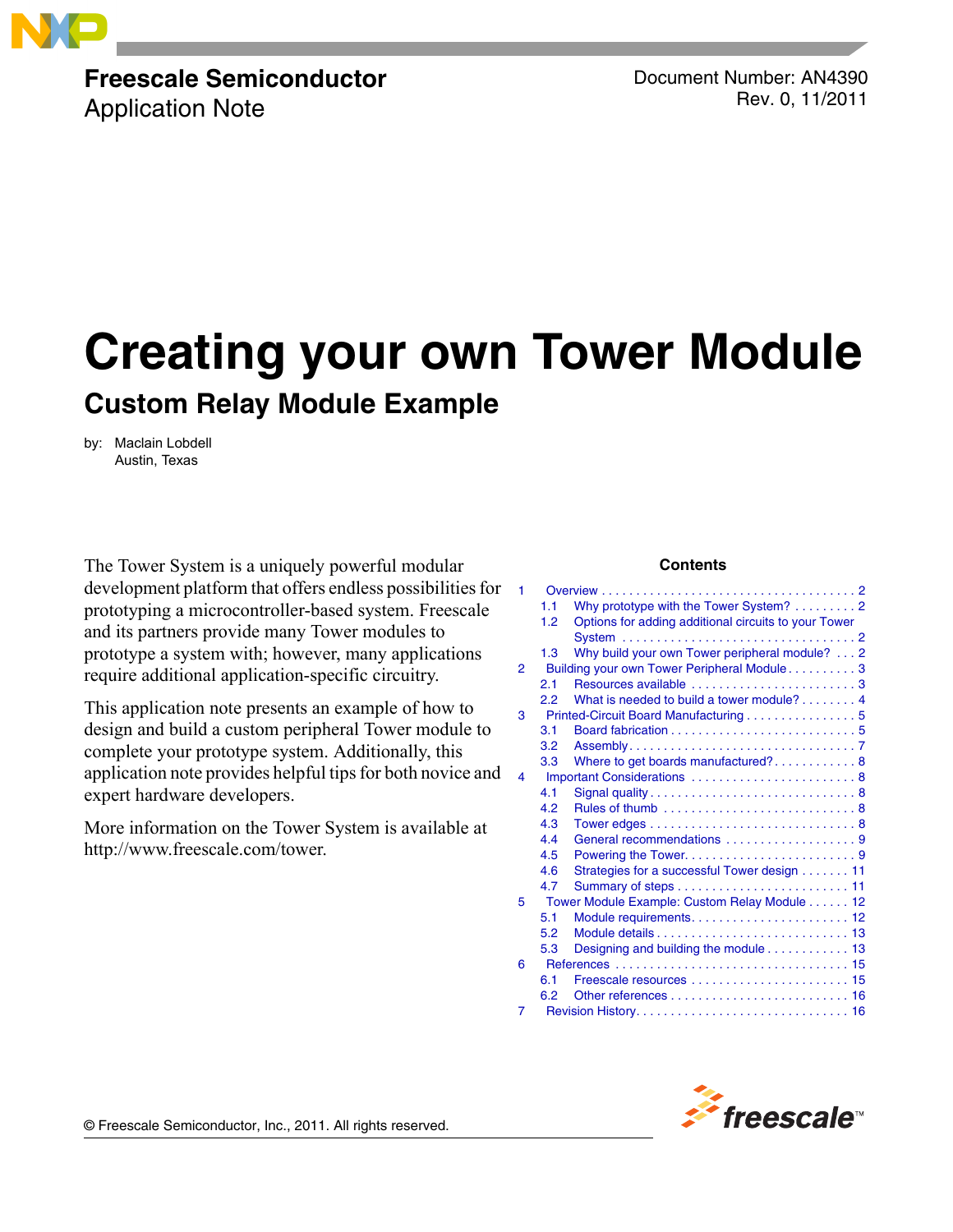

# <span id="page-1-0"></span>**1 Overview**

# <span id="page-1-1"></span>**1.1 Why prototype with the Tower System?**

Prototyping a microcontroller-based product with the Tower System lets you get started writing your software and evaluating microcontrollers and circuits while you plan and design your final product. This saves time, saves money, and helps you get to market faster. The flexibility of the Tower System allows you to build your system in various configurations. You can quickly swap out modules to try out different microcontrollers and features.

Prototyping with the Tower System:

- Enables flexible hardware changes
- Provides an expandable platform
- Is inexpensive
- Gets your product to market faster

# <span id="page-1-2"></span>**1.2 Options for adding additional circuits to your Tower System**

Extending your system is simple with the addition of a tower module containing the additional peripheral circuits that your system requires. Your module can contain specific circuits for your system, such as connectors, sensors, memories, buttons, relays, cameras, or many other components.

There are two main options for adding circuits to the Tower System.

• TWR-PROTO protoyping module

Freescale offers the TWR-PROTO prototyping module, which is a very inexpensive module that plugs directly into the Tower System. The TWR-PROTO has a perfboard area that provides an easy way to hand-wire circuits to be interfaced to the Tower System.

• Build your own Tower module

When the complexity of your circuits exceeds the capabilities of the TWR-PROTO module or you need to build more quantities than is feasible with the TWR-PROTO module, then you can build your own Tower module.

# <span id="page-1-3"></span>**1.3 Why build your own Tower peripheral module?**

Building a module is relatively easy, quick, and inexpensive. There are no expensive connectors to be sourced. You can design your schematic and layout yourself and get printed-circuit boards made and assembled in a matter of days. Building your own module allows you to create higher quantity/higher complexity prototype kits.

Building your own tower module:

- Is inexpensive (no costly connectors)
- Allows your module to be reused on other projects
- Allows you to produce higher quantity / higher complexity prototypes
- Allows your prototype features to be closer to your final product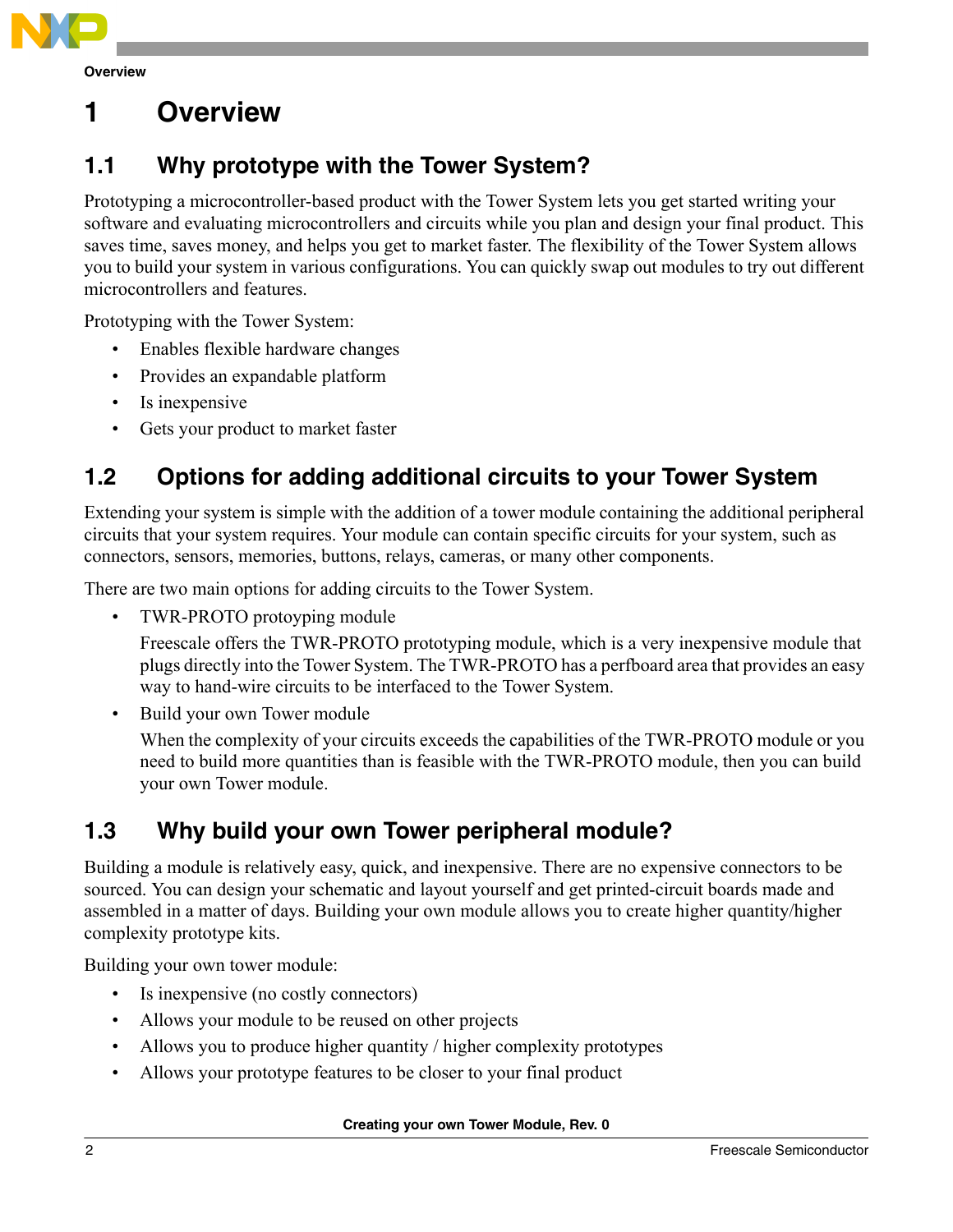

# <span id="page-2-0"></span>**2 Building your own Tower Peripheral Module**

# <span id="page-2-1"></span>**2.1 Resources available**

# **2.1.1 Freescale Tower module design files**

Freescale provides printed-circuit board design files for all Freescale Tower modules. These files can be helpful for an experienced board designer to use as examples when building a module. The files are provided in professional formats. Some or all of the following files may be available.

- LAY—Layout source (Cadence Allegro)
- GRB—Gerber files
- FAB—Fabrication document
- UNI—UniCAM file
- CEN—placement file
- BOM—Bill of Materials
- SCH—Schematic source (Cadence OrCad)
- SPF—Schematic PDF

# **2.1.2 Tower System mechanical drawing**

Freescale also provides a mechanical specification that is critically important in ensuring mechanical compatibility with the Freescale Tower platform. See [Section 6, "References](#page-14-0)," for information on how to find the mechanical specification and other files discussed in this application note.

# **2.1.3 Tower configuration tool**

The Tower configuration tool is a Microsoft Excel-based tool created by Freescale that can be used to check compatibility between Tower modules. The signal connections to the Tower edge connectors on each Tower module are described in individual worksheets. Excel macros compare the connections of each tower module to warn of potential connection incompatibilities. Just choose the Tower module combinations that are relevant to your system and start the macro to check compatibility. A new worksheet can be created for any new Tower module. Thus, your new Tower module can be checked for compatibility with other available Tower modules. See [Section 6, "References](#page-14-0)," for details.

# **2.1.4 Templates**

This application note is accompanied by templates geared towards students, hobbyists, and customers with limited printed-circuit board design resources. The template formats include:

- Eagle (CadSoft)
- ExpressPCB (ExpressPCB)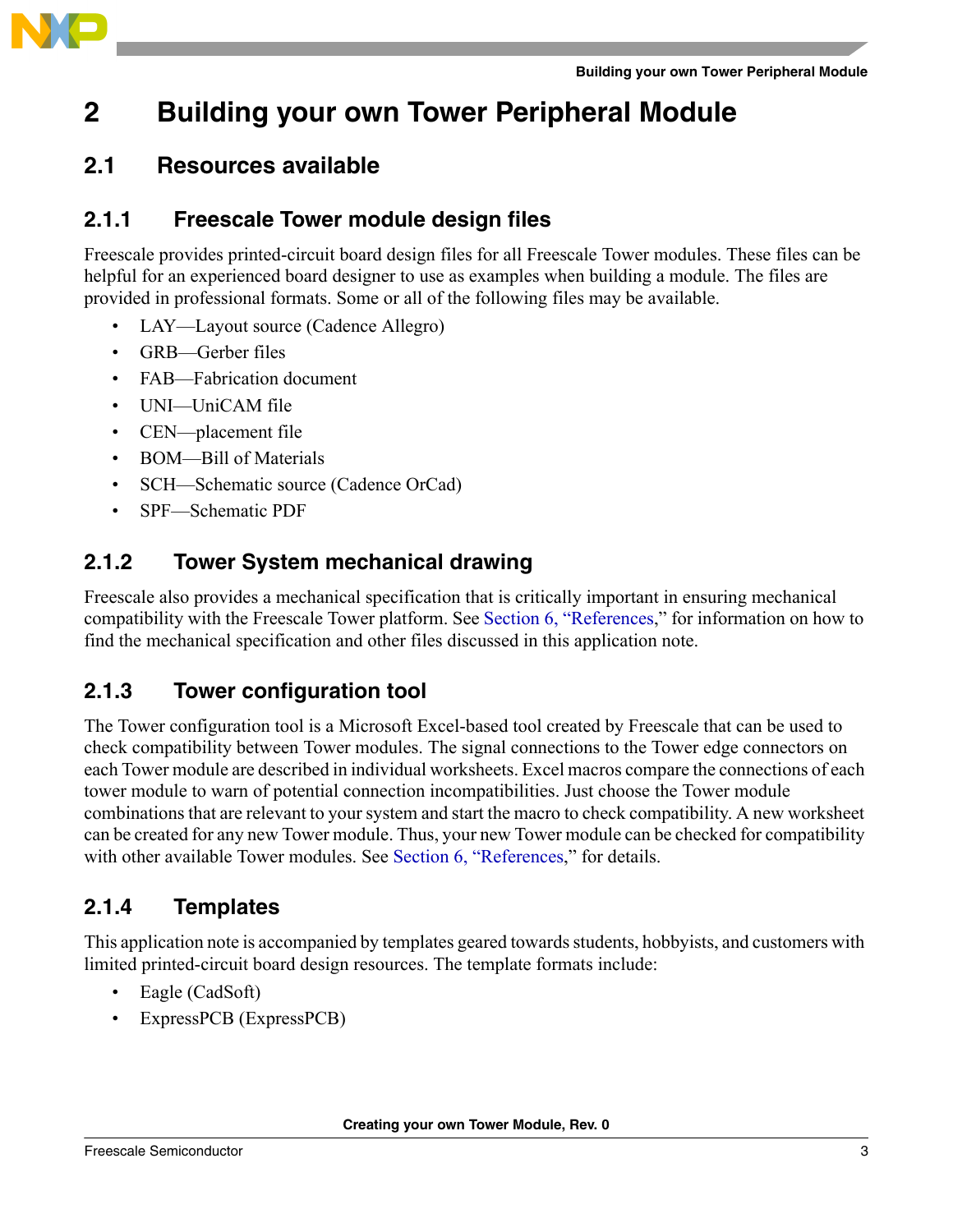

**Building your own Tower Peripheral Module**

# **2.1.5 Assistance from board manufacturers**

Many board manufacturers provide assistance to help you achieve success with your board design. This may include design reviews and/or recommendations. These services may be free or come with a nominal cost.

# **2.1.6 Other resources**

TowerGeeks (www.towergeeks.org) is an online community where Tower enthusiasts collaborate and share ideas and tips. Get connected on TowerGeeks to tap into the experiences of other fellow tower module builders.

# <span id="page-3-0"></span>**2.2 What is needed to build a tower module?**

Printed-circuit board experts can skip this section.

# **2.2.1 Prerequisite skills**

Board design and assembly experience is required depending on the complexity of the module you are designing.

Some experience required in:

- **Schematics**
- Layout
- Soldering

# **2.2.2 Schematic and printed-circuit board layout tools**

There is an abundance of schematic and layout tools available, including those that are free.

Tools discussed in this application note are:

- Cadence OrCAD / Allegro—Widely used industry formats used by professional board designers.
- CadSoft Eagle—Free version available under certain conditions. See [Section 6, "References](#page-14-0)," for details. Many board manufacturers accept Eagle format. Popular with hobbyists.
- ExpressPCB—ExpressPCB provides free tools for designing printed-circuit boards to be submitted to them for fabrication. This format is not able to be converted to other formats or submitted to other manufacturers. However, their free tools are easy to learn and use. Also popular with hobbyists.

# **2.2.3 Component libraries**

Depending on the component library available with your schematic and layout tools, you may not have a PCI Express x16 card edge component required for the Tower card edge. In this case you might have to build it yourself using the mechanical specification document or reach out for help from other users of your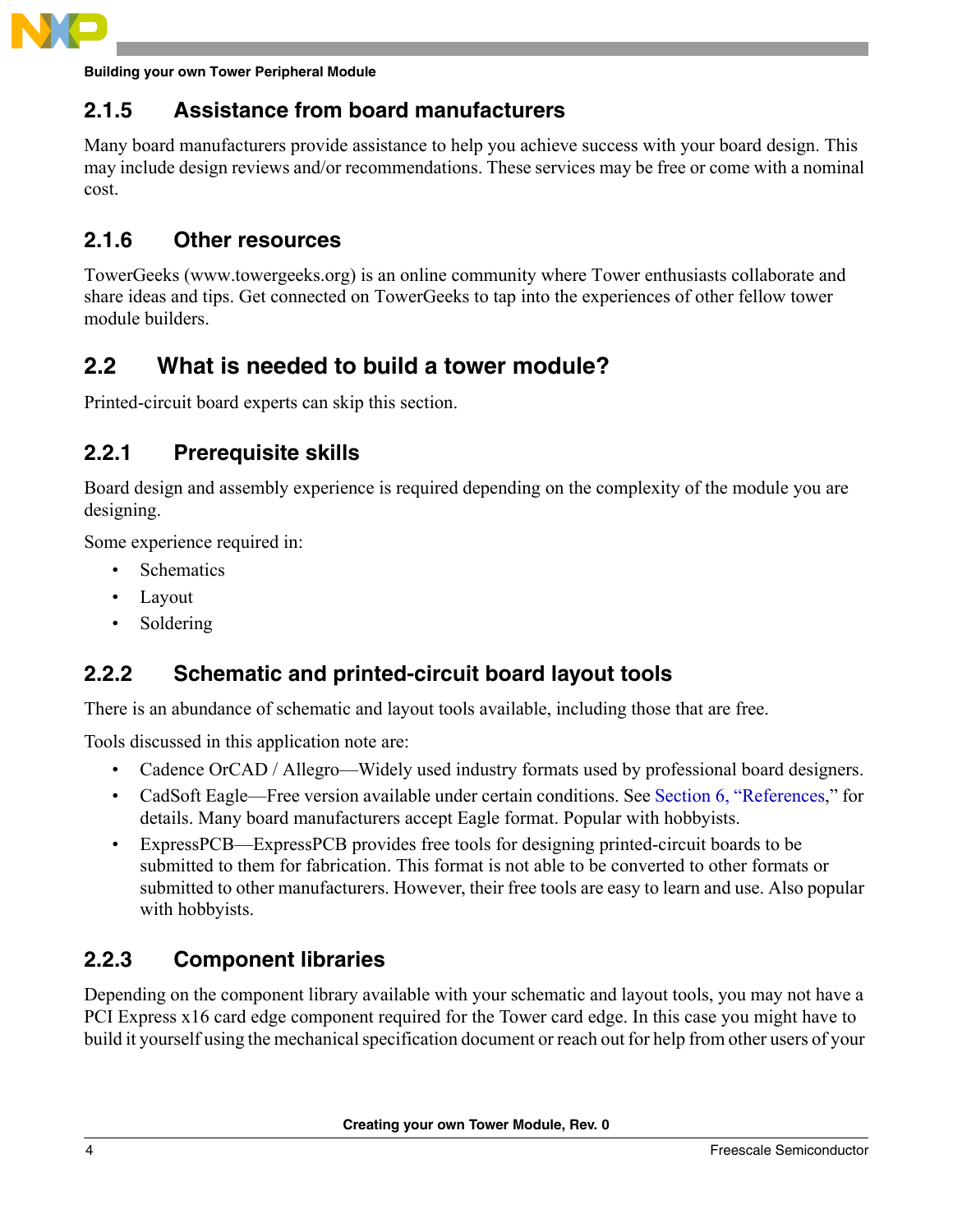

tools. The templates accompanying this application note contain tower edge components compatible with Eagle and ExpressPCB formats.

# <span id="page-4-0"></span>**3 Printed-Circuit Board Manufacturing**

# <span id="page-4-1"></span>**3.1 Board fabrication**

# **3.1.1 Thickness**

Board thickness is standard 0.062" (0.15748 cm) with a tolerance of +/- 0.005" (0.0127 cm).

# **3.1.2 Metal composition**

Metal composition is an important factor affecting the reliability and longevity of boards. The cost, benefits, and availability of different board plating composition should be factored into the expected usage and lifetime of your board.

Specifically, the metal composition of the board plating that you choose will affect the number of reliable insertions that you can expect when your board is plugged into the tower elevator modules.

The PCI-Express connectors on the tower elevator modules have gold-plated wipes that make contact with the edge connector pads on the tower modules. The official recommended metal plating composition for PCI-Express edge connector pads is 15 or 30 micro-inches  $(\mu$ ") hard gold with an underlayer of 100–200 µ"of nickel. However, this is typically cost prohibitive for low-cost prototypes. Additionally, many prototype shops will not offer gold due to cost.

# **3.1.2.1 Gold**

You will get the best connectivity and longevity with gold, but typical prototype applications do not require this level of durability and the cost may not be justifiable.

- Highest cost
- Highest reliability
- Highest resistance to corrosion
- May not be available by low-cost prototype shops
- Level of durability may be overkill for prototype applications

# **3.1.2.2 Lower-cost alternative metals**

Alternative metal compositions are tin-lead, tin, silver, nickel, or other metal alloys. These metals provide significant cost savings; however, there are drawbacks with their usage.

The mating of these alternative metals to the gold-plated wipes of the PCI-Express connectors is not usually recommended due to the susceptibility to various problems such as corrosion, contamination, or metal migration. However, despite these warnings it is acceptable to use alternative metals in prototype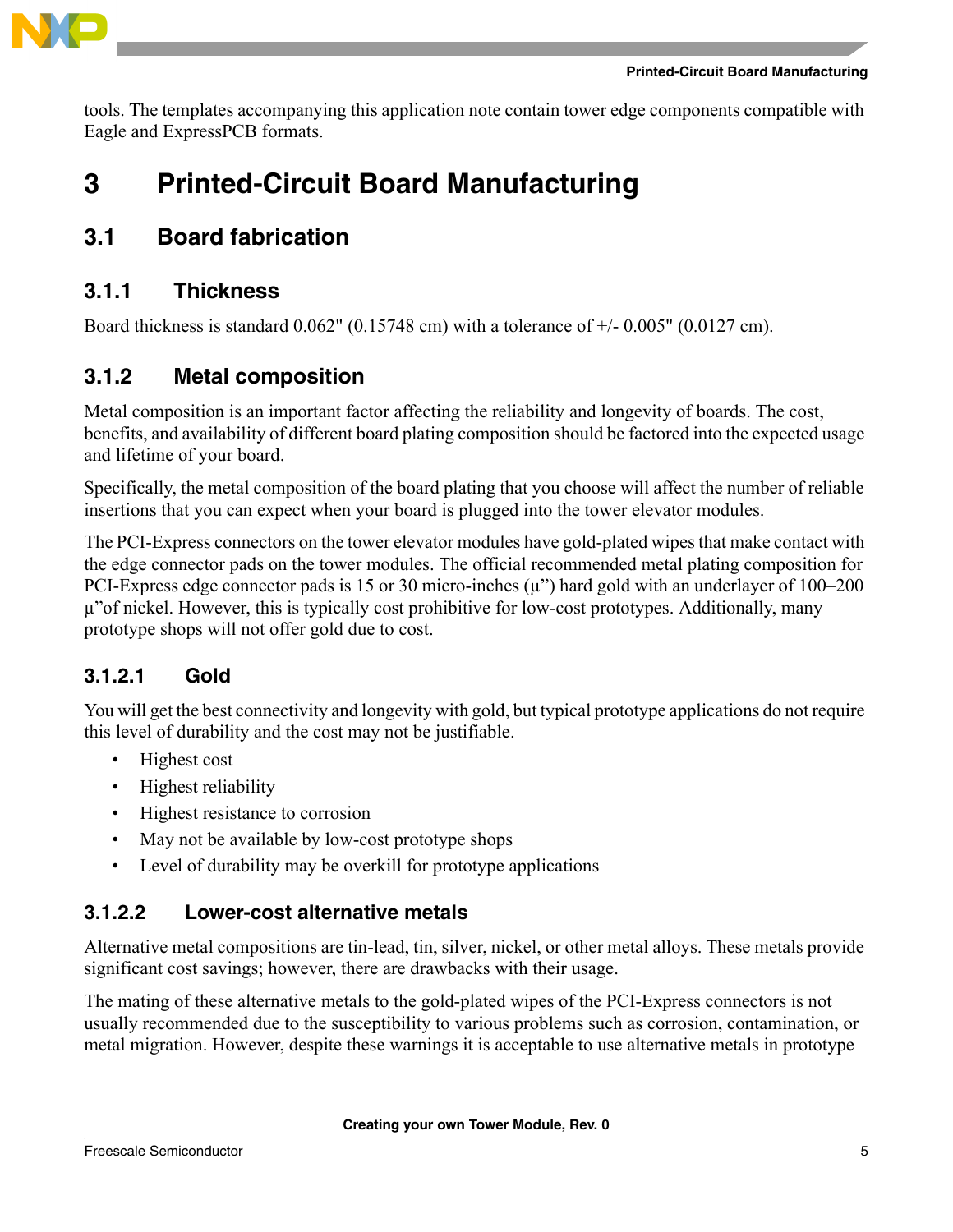

### **Printed-Circuit Board Manufacturing**

applications of short term use with a limited number of insertions. The low cost and availability makes the use of tin-lead, tin, or silver appealing, despite the limited capabilities.

- Restrict the number of insertions (less than 10–20)
- Restrict the board to a single slot in the Tower System to avoid cross-contamination with other tower modules.
- Limit use to environments with low humidity and low exposure to air pollution.
- For lead-free/RoHS compliant boards, do not use tin-lead. See [Section 3.1.3, "Environmental](#page-5-0)  [safety/RoHS compliance"](#page-5-0) below.

# <span id="page-5-0"></span>**3.1.3 Environmental safety/RoHS compliance**

The Restriction of Hazardous Substances (RoHS) directive restricts the use of several hazardous materials in the manufacture of electronic components. Most notably is lead (Pb), which was widely used in board manufacturing. Most board manufacturers now offer lead-free (RoHS) compliant processes. Selecting a RoHS-compliant process is mandatory to ship boards into several countries including those in the European Union. Regardless of the specific governmental restrictions, lead-free (RoHS) boards are always recommended for environmental safety. Some low-cost board manufacturers may still offer boards that contain lead (non-RoHS). These may be acceptable for your needs if safe practices are used and proper disposal is done.

# **3.1.4 Solder type**

Use your board manufacturer's recommendation for solder type. This recommendation will be based on the metal plating used in the board manufacturing process. For RoHS-compliant boards, use RoHS solder. Keep in mind that RoHS (lead-free) solder typically has a slightly higher melting point than non-RoHS (with lead).

### **3.1.5 Board size**

Standard Tower modules are 3.543" x 3.174" (9.00 cm x 8.06 cm). This conveniently fits within the size limitations of the free version of CadSoft Eagle. See [Section 6, "References](#page-14-0)," for details of other restrictions on the free version.

# **3.1.6 Number of layers**

The number of layers depends on the complexity of your design. The use of power and ground plane layers is recommended for noise immunity. Filled planes of power and ground can be used in signal layers to provide a similar effect.

# **3.1.7 Silk-screen**

Silk-screen is helpful to label components and board details. Some inexpensive prototypes will not include it.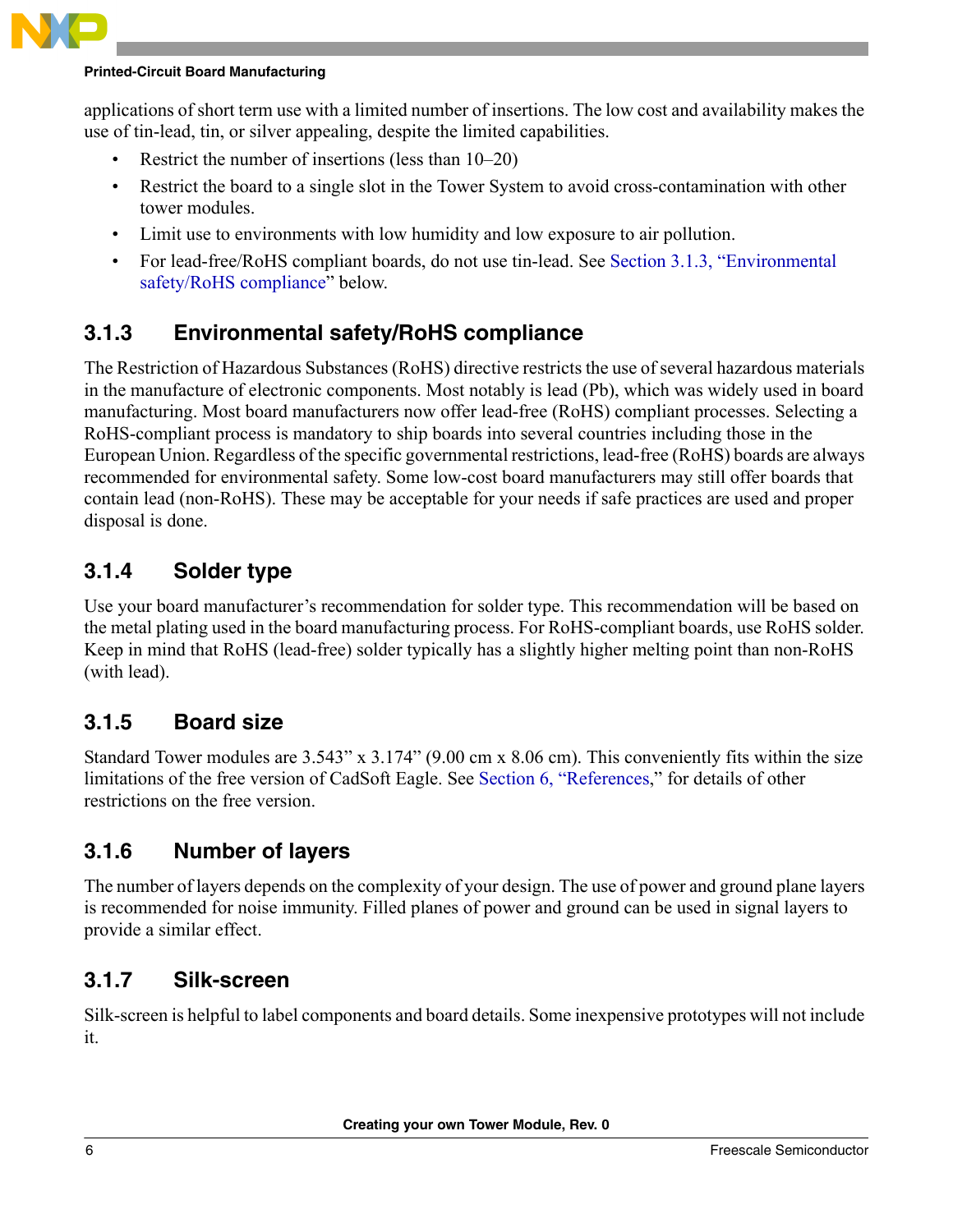

### **3.1.8 Solder mask**

Solder mask makes soldering easier by helping keep solder where it belongs. Some inexpensive prototypes will not include it.

# **3.1.9 Beveled edges**

The card edges should ideally be beveled as described in the mechanical drawing. Otherwise they are difficult to insert into the Tower Elevator modules. Also, non-beveled edges may wear out the Tower Elevator module connectors faster. Many board manufactures will bevel the edges; however, some do not. Caution must be used to avoid contact with the signal traces if you bevel the edges yourself.



**Figure 1. Tower card beveled edge**

# **3.1.10 Board outline and notch width**

The board outline must be drawn in the printed-circuit board layout tool. This is already done in the templates provided with this application note. Some board manufactures may not be able to create the notch on the board edges to the correct width due to the size of the router they use to create the board shape. In this case, the width can be slightly widened with no significant impact to the boards. The pads along the edge will be narrowed.

# <span id="page-6-0"></span>**3.2 Assembly**

Through-hole components are easiest for soldering the components by hand yourself. Otherwise surface-mount is cheaper and easier for a printed-circuit board manufacturer to assemble by machine. The type of components you choose depends on the complexity of your design, the number of boards you are building, and the capabilities of the available assembly methods.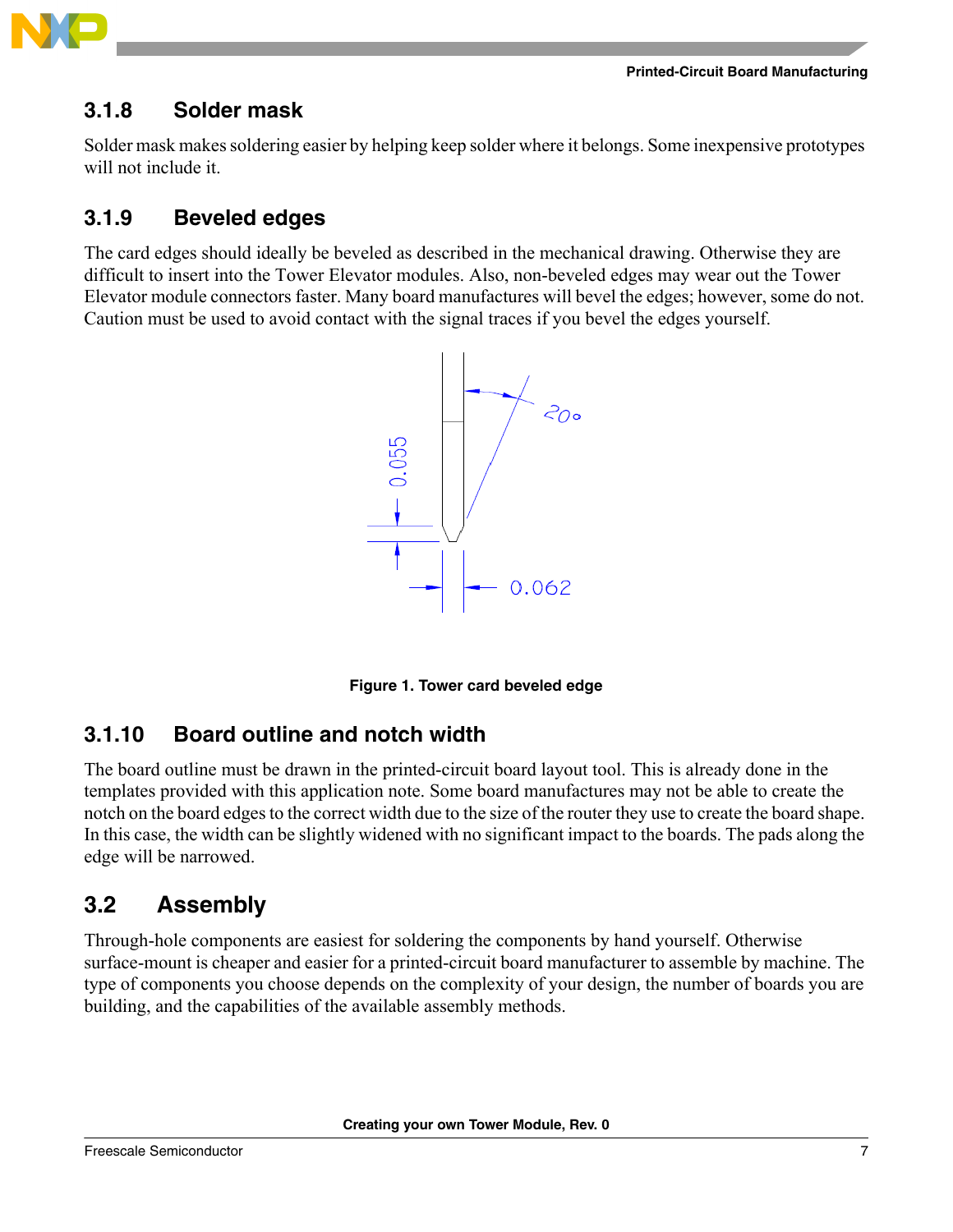

**Important Considerations**

# <span id="page-7-0"></span>**3.3 Where to get boards manufactured?**

Any printed-circuit board manufacturer that accepts a format that you are able to generate with your tools can manufacture your boards. Gerber files are an industry standard format used by most board manufacturers. The same manufacturer may provide board assembly services to solder the components. If not, you may need to arrange for a separate company to assemble the boards or put them together yourself.

# <span id="page-7-1"></span>**4 Important Considerations**

# <span id="page-7-2"></span>**4.1 Signal quality**

The PCI Express connectors used by the Tower System are capable of handling high speed signaling. However, to obtain clean signals at high speeds the source impedance should match the load impedance of the signal trace and the receiver. This can be balanced out using termination resistors. Also, depending on the complexity of the design, other signal integrity or emissions suppression techniques may be required. However, these techniques are beyond the scope this application note.

# <span id="page-7-3"></span>**4.2 Rules of thumb**

Printed-circuit board design techniques are abundant. Consult the many resources available.

Some important considerations:

- Trace Widths—To determine trace width, estimate the maximum current that will flow through the trace and choose a trace width size based on board manufacturer recommendations. In general, traces of around width 0.01" (0.0254cm) are good for standard digital signals.
- Space between components—Use manufacturer recommendations for the minimum space required between components to avoid metal migration.
- Planes—Use planes for improved noise immunity
- Route high speed signals with 45 degree angles.

# <span id="page-7-4"></span>**4.3 Tower edges**

# **4.3.1 Primary and secondary**

The primary and secondary edges have a defined signal standard created by Freescale. The primary and secondary edge signals are different from one another. Many MCU modules only use the primary edge; however, MCUs with a greater number of pins will also use the secondary edge. The secondary edge provides extra signal connections that aren't available on the primary edge. Be sure to review the schematics for each MCU module you intend to use so you are aware of the signal connections the particular MCU modules make to the card edges.

# **4.3.2 A, B, C, and D sides**

The top side of the primary card edge is labeled B.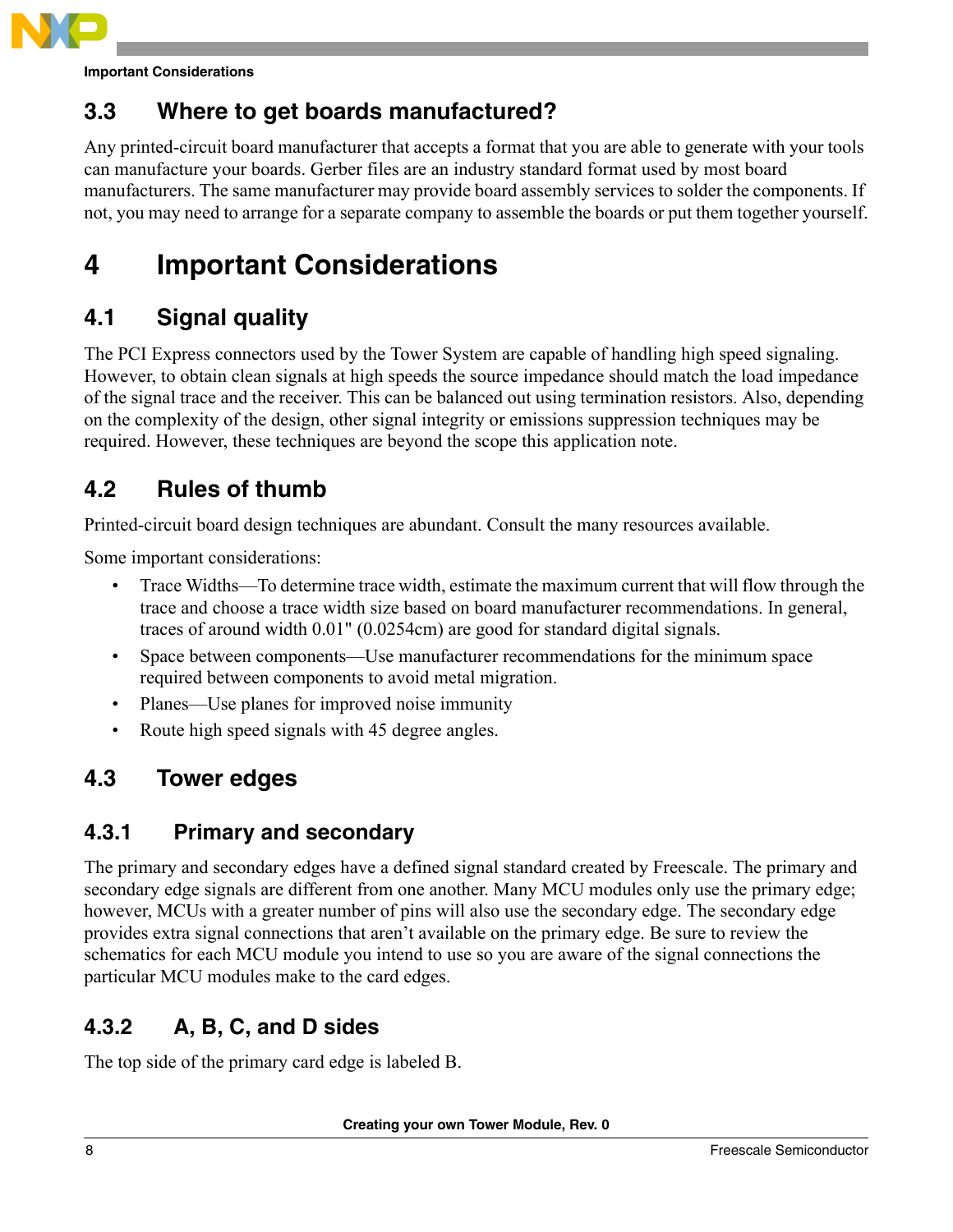

The bottom side of the primary card edge is labeled A.

The top side of the secondary card edge is labeled D.

The bottom side of the secondary card edge is labeled C.

The connectors on the side of the elevator modules provide access to each signal on the tower edges. They are conveniently labeled A, B, C, or D and the positions match the position on the card edge. For example signal B80 on the elevator side connector is the signal B80 on the card edge.

### <span id="page-8-0"></span>**4.4 General recommendations**

- Review printed-circuit board design tips provided by the tools or manufacturer
- LEDs, switches, connectors, and anything that needs to be easily accessible should be placed along the sides. This allows for the flexibility of plugging in the module into the lower slots which are less accessible than the top slot.
- The maximum component height on the top side of the board is 0.591" (1.5 cm). If any of your components are taller, then plan for the board to go in the top slot. Additionally, the maximum component height on the bottom side of the board is 0.157" (0.4 cm).



**Figure 2. Maximum component height as shown on the mechanical drawing**

# <span id="page-8-1"></span>**4.5 Powering the Tower**

In general, the power source for the Tower System can come from either the MCU module or Tower primary elevator. The tower has 5 V and 3.3 V power supply rails.

5 V power is typically straight from the source. However, 3.3 V or other power is regulated onboard. Typically a linear voltage regulator is used to step down the voltage.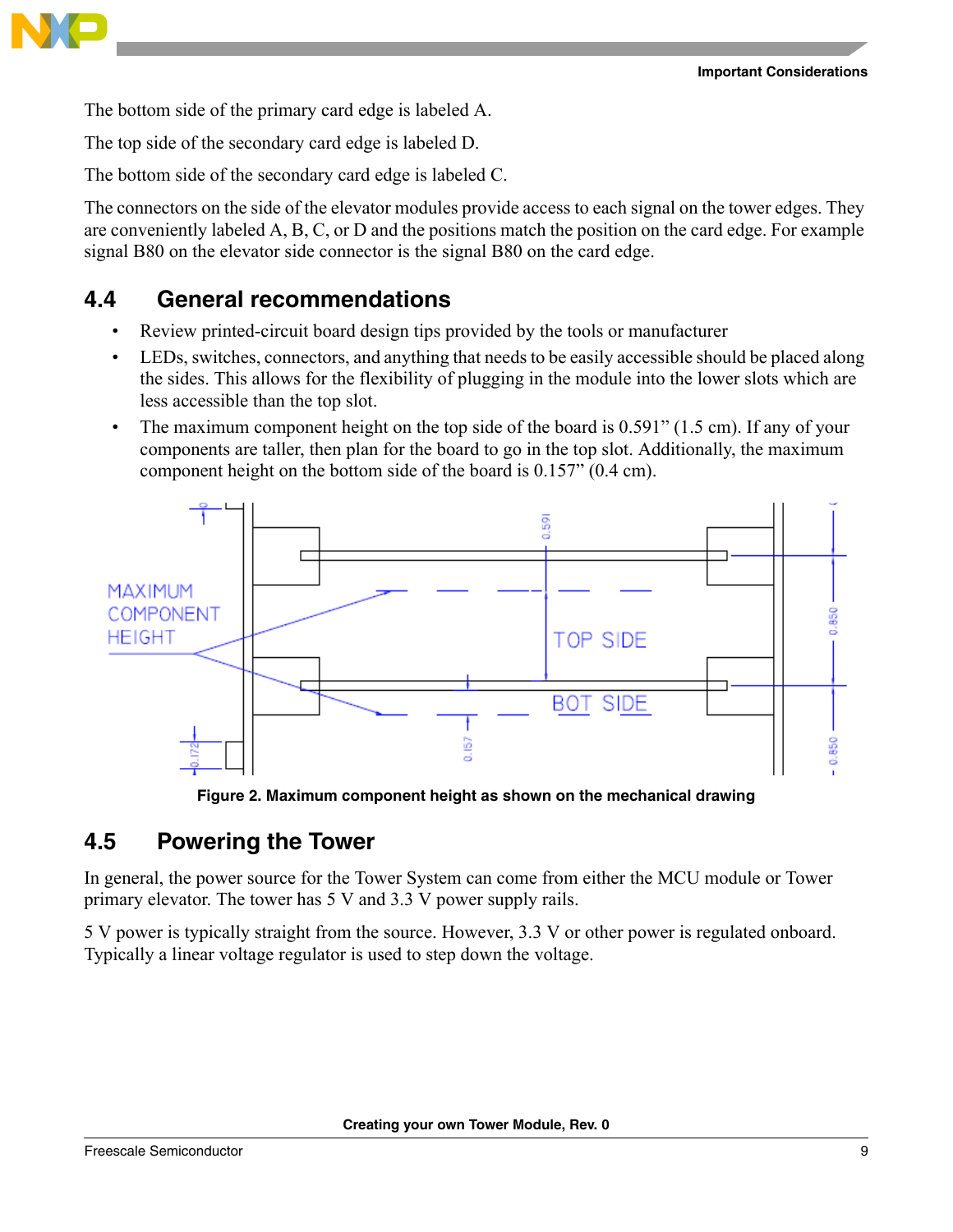

**Important Considerations**



**Figure 3. Simplified powering diagram**

# **4.5.1 Power from the MCU module**

MCU modules can typically get 5 V power from the USB connection for the embedded debug circuit (for example. OSBDM, OSJTAG). The 5 V will be regulated down to 3.3 V or another voltage for use in the system. Other power input sources may be available depending on the MCU module. Power from the MCU module will also go out through the edge connectors to the Tower elevator modules to power other tower modules in the system. However, if the MCU module detects that power is already on the elevators it will shut off its power output and accept power from the primary elevator.

# **4.5.2 Powering from the primary elevator**

The primary elevator can get 5 V power from a USB cable or terminal block connector. It regulates the 5 V down to 3.3 V and sends the 5 V and 3.3 V supplies up through the elevator to the edge connectors. Also, the elevator module applies 5 V to the ELE\_PS\_SENSE to indicate to the MCU module that the elevator power is on. If the MCU module detects that the ELE\_PS\_SENSE signal is high, then it shuts off its power output to avoid contention on the elevator.

# **4.5.3 Limitation of USB power**

USB hosts are only required to supply 500 mA of power.

A 5 V wall supply with USB connection may be used to get more power.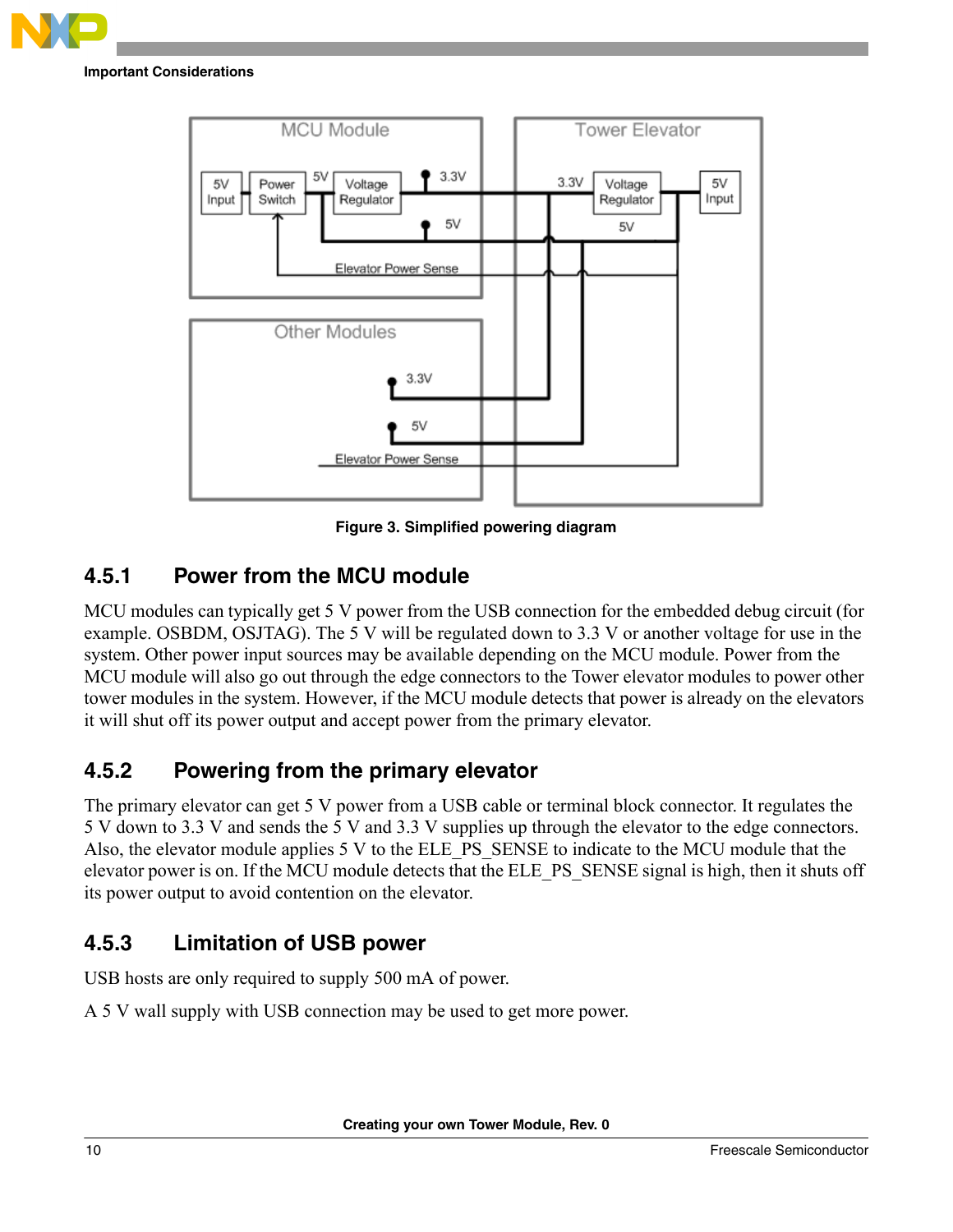

# <span id="page-10-0"></span>**4.6 Strategies for a successful Tower design**

- Pay careful attention that you don't short signals together on different modules you intend to use. In some cases, a signal from the microcontroller may be split and go to multiple locations and have different signal names on the schematic. See [Section 4.6.1, "Be aware of multiplexed](#page-10-2)  [microcontroller signals.](#page-10-2)"
- Review schematics for each microcontroller and other peripheral modules that you intend to use. Be aware that not all signals specified by the Tower edge standard may be available from each microcontroller module.
- Use the Tower configuration tool to check for compatibility issues with other modules. See [Section 6, "References.](#page-14-0)"
- Many unused signals from the microcontroller module can be used as general-purpose input/output (GPIO) signals. Review the documentation for the microcontroller(s) to be used with your module for details.
- Label the primary and secondary side Tower edges on the board silk-screen for easy reference when plugging the board into the Tower System.
- Be sure to connect your signals to the correct side of the card edge. Remember the "B" side is the top side of the primary edge and the "D" side is the top side of the secondary edge.
- Keep the signal connections flexible. Allow the ability to connect to multiple signals on the tower edge. This will make it easier for your module to be compatible with many MCU modules. Also, it will be more forgiving of mistakes.

### <span id="page-10-2"></span>**4.6.1 Be aware of multiplexed microcontroller signals**

In many cases, signals on microcontroller modules are used for multiple functions. In such cases there are three possibilities.

1. Signals from the microcontroller go to multiple locations.

For example, a microcontroller signal that can be an IRQ or I2C signal may be routed to the Tower edge in two locations. Therefore, if you connect to one of the locations you must be aware of the other. Careful attention to the microcontroller module schematics is required to avoid problems.

2. Signals connected with a 0-ohm resistor that can be removed to disconnect the signals.

Often signals in the above case can be isolated by removing a 0-ohm resistor on a signal trace on the microcontroller module. Choose the function you want use and remove the resistor. Alternatively, there may be a resistor that requires placing to connect a signal.

3. Signals connected via a jumper or shunt. Check your jumper settings to ensure the desired signals are connected and vice versa.

# <span id="page-10-1"></span>**4.7 Summary of steps**

- Plan your hardware/software
- Design your schematic
- Create your layout
- Tie your signals to your selected edge connector locations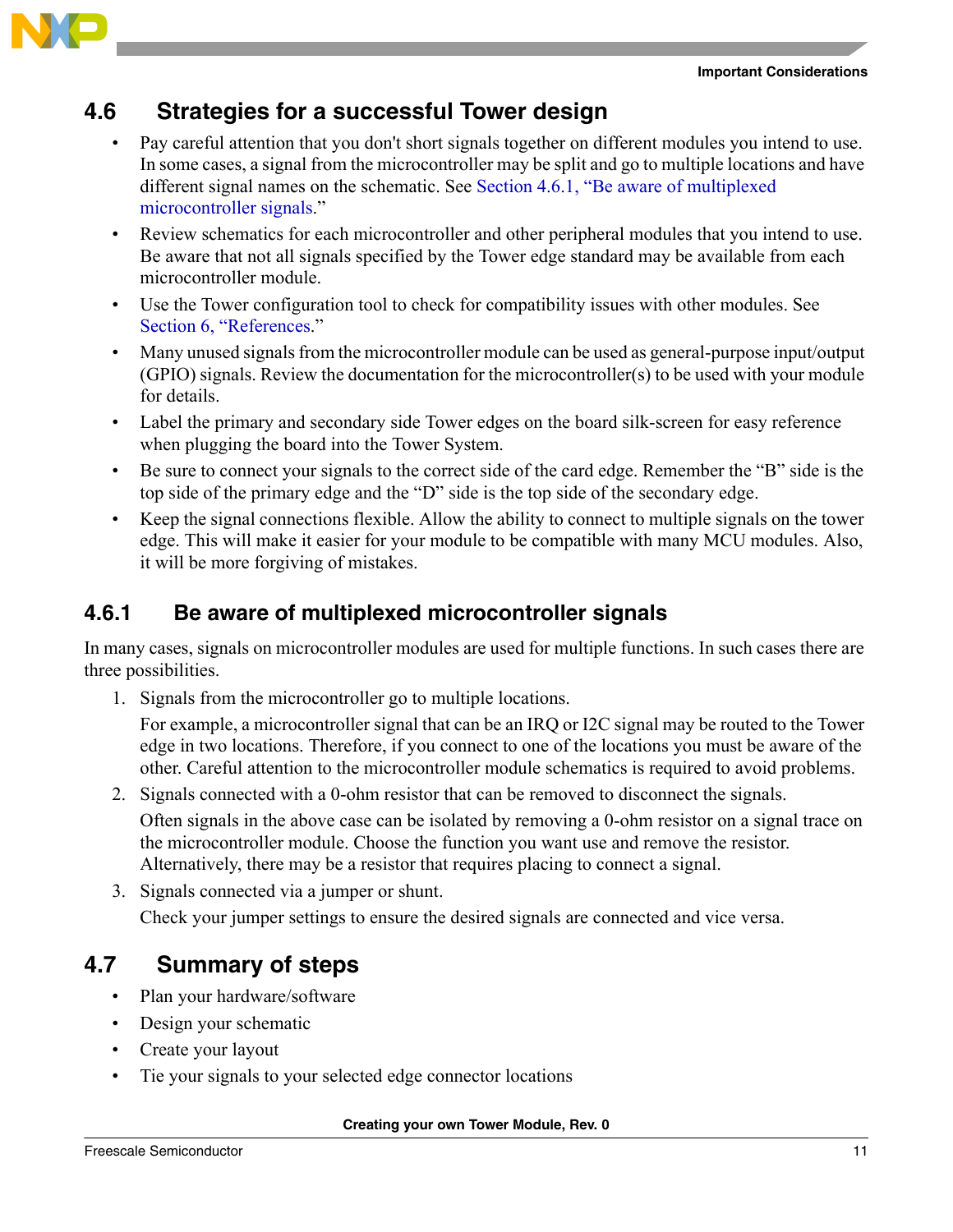

#### **Tower Module Example: Custom Relay Module**

- Order your parts
- Order boards
- Assemble and Test your boards

# <span id="page-11-0"></span>**5 Tower Module Example: Custom Relay Module**

A custom module was designed and built for a home irrigation (sprinkler) system prototype. The module holds relay circuits capable of switching the 24 V of AC power that is required by typical home irrigation systems. The relay circuits are controlled by general-purpose input/output (GPIO) signals on the microcontroller module. The GPIO signals pass from the microcontroller module down through the Tower elevator module to the relay module to control the relays.



**Figure 4. Relay Module**

# <span id="page-11-1"></span>**5.1 Module requirements**

- Four relays to switch on 24 VAC power, controllable by GPIO signals from a Tower microcontroller module
- The ability to select from several GPIO signals to control the relays because different microcontroller modules may have different unused signals available to use as GPIO
- Capable of more than one relay module plugged into the system for 8 or more relays
- Low cost
	- Created with free schematic/layout tools
	- Inexpensive printed-circuit board manufacturing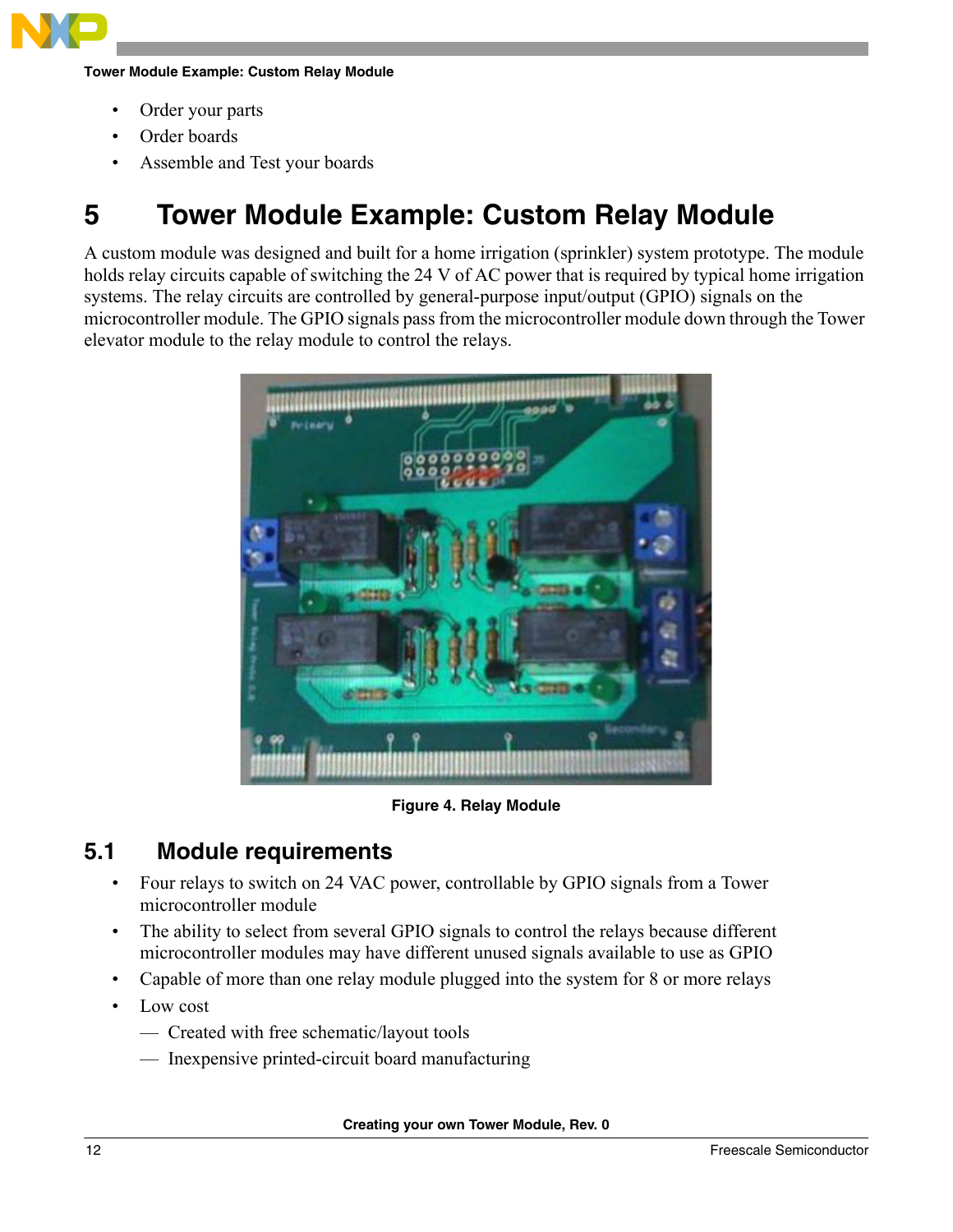

- Minimal components
- Two layer board
- Small quantity capable of being assembled by hand

# <span id="page-12-0"></span>**5.2 Module details**

- Through-hole components used for easy hand soldering.
- Filled power and ground planes used in empty spaces for improved noise immunity.
- Many signals from the Tower primary edge routed to grid. Wires added to connect the relay control signals to the selected GPIO signals from the Tower edge.
- 3.3V level GPIO signals switch on the relays.
- The relays are powered by the 5V power available on the Tower primary edge.
- See schematics and layout.



**Figure 5. Signal connections to grid from Tower edge. Signals coming from relays**

# <span id="page-12-1"></span>**5.3 Designing and building the module**

ExpressPCB was chosen as the board manufacturer because they provide free and easy-to-use tools online to design the board. The tools do not perform schematic capture or auto-routing; therefore, printed-circuit board layout was painstakingly done by hand. Even so, the process was relatively quick and easy.

The board design was submitted online through the board layout tool itself. It took 3–4 days from online order submission to receiving boards.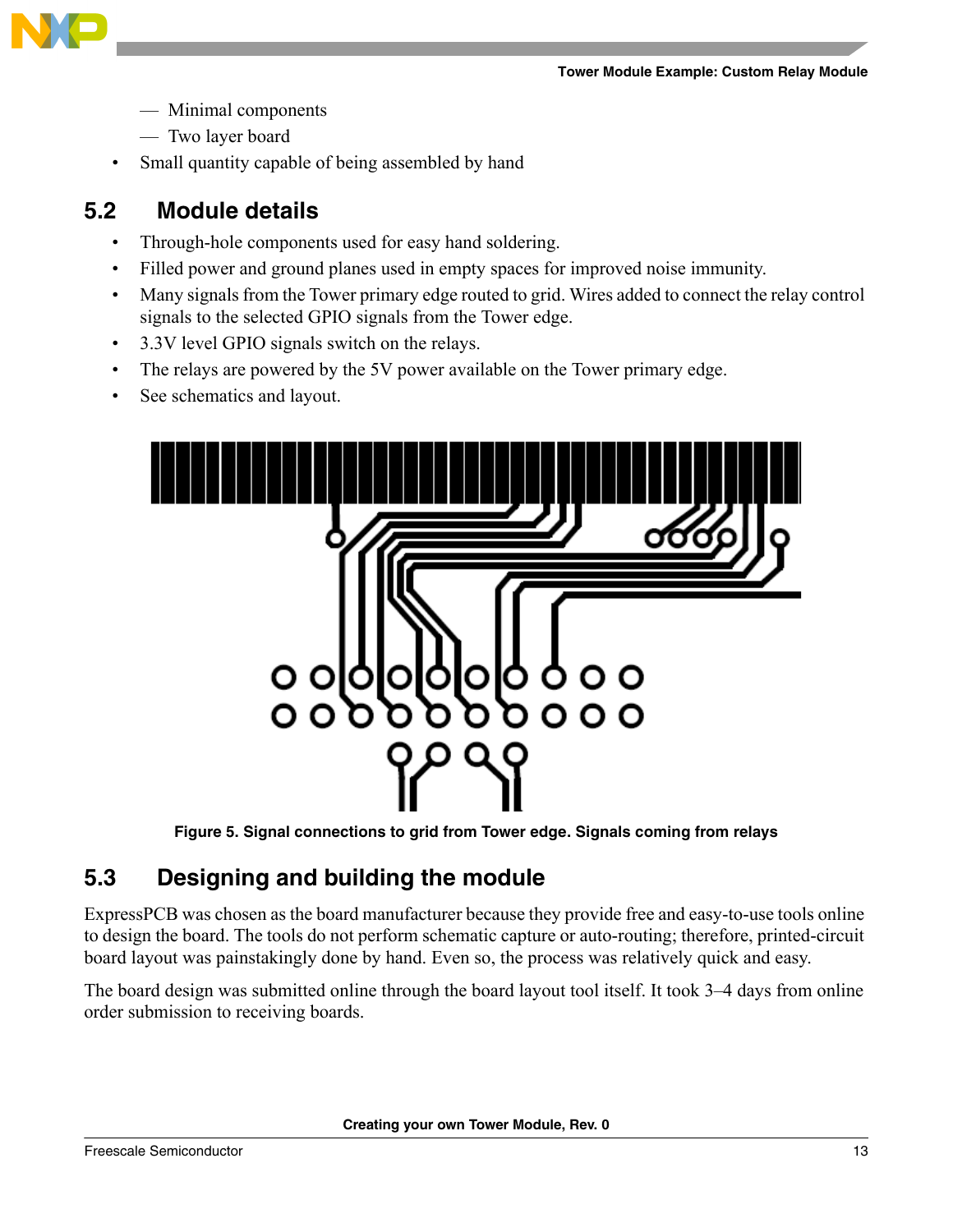

#### **Tower Module Example: Custom Relay Module**

Initially, two boards were built to test the design, then additional quantities were purchased. The first two were manufactured in ExpressPCB's standard process. The standard process provides double-sided boards, plated with tin/lead, perimeter routed to shape, but with no silk-screen or solder mask layers.

Additional boards were manufactured in ExpressPCB's production lead-free process. The production process provides a lead-free plating option, silk-screen, and solder mask layers.



**Figure 6. Schematic of single-relay circuit**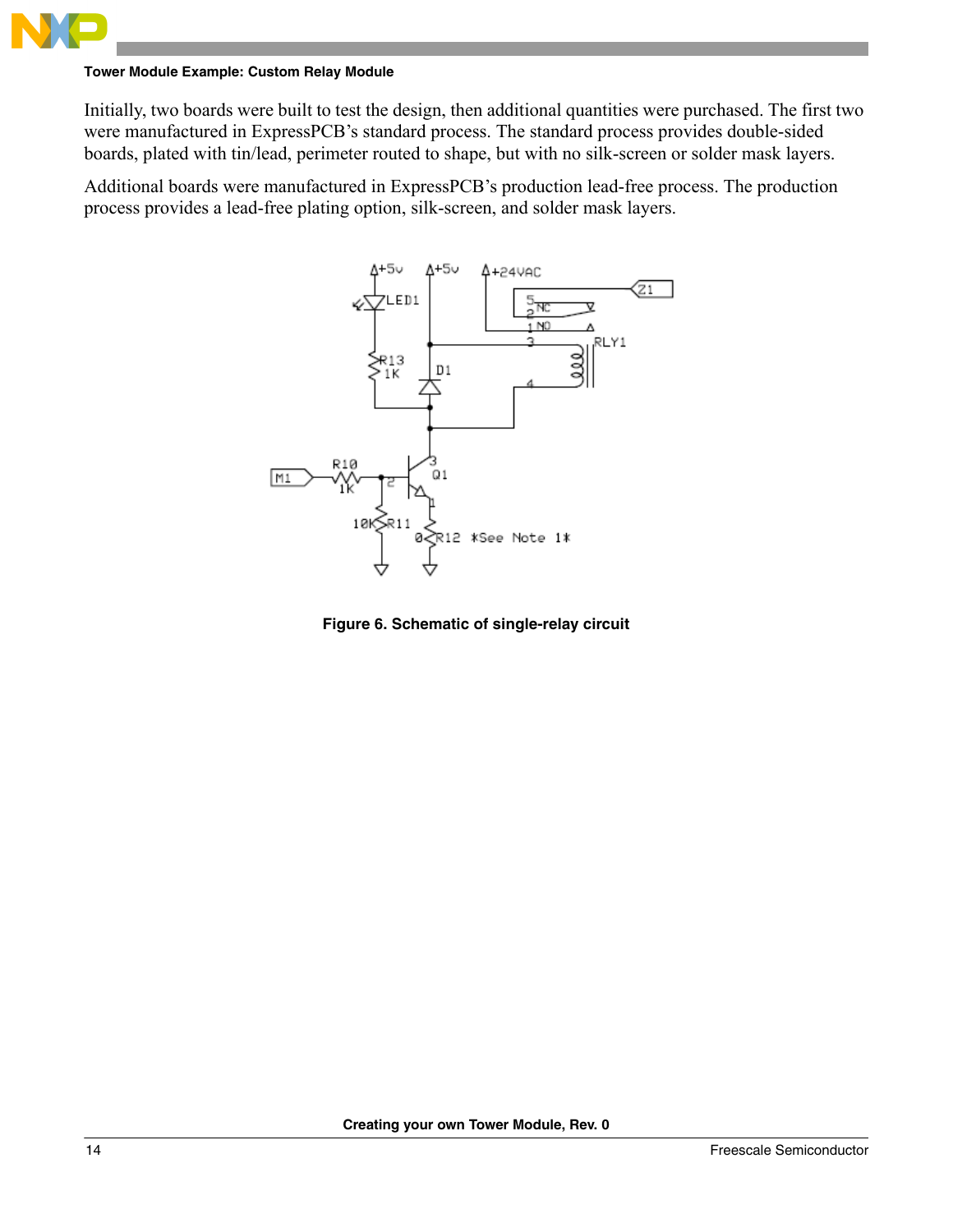



**Figure 7. Top-level board image showing signal connections (red)**

### **5.3.1 Cautions**

The relay module was designed to switch 24 V of AC power. Although the relays themselves are rated for higher voltage, the board has not been rigorously evaluated and tested for safety at voltages above 24 V.

The use of a fuse on the power input is recommended for safety and preventing damage to the system.

# <span id="page-14-0"></span>**6 References**

# <span id="page-14-1"></span>**6.1 Freescale resources**

Freescale Tower Website: *www.freescale.com/tower*

Search *www.freescale.com* for keywords in **bold**.

**TWR-K40X256-PWB**: TWR-K40X256 Design Package. Example of design files from Freescale.

**TOWER\_CONFIG\_TOOL**: Tower Configuration Tool

**900-76126\_TWR-MECHDRW**: Tower Mechanical Drawing

**AN4346**: Designing a Working Prototype Using MQX™ RTOS and Tower System for Kinetis Microcontrollers: Kinetis Intelligent Sprinkler System

**AN4390\_Files**: Templates and relay module files associated with this application note.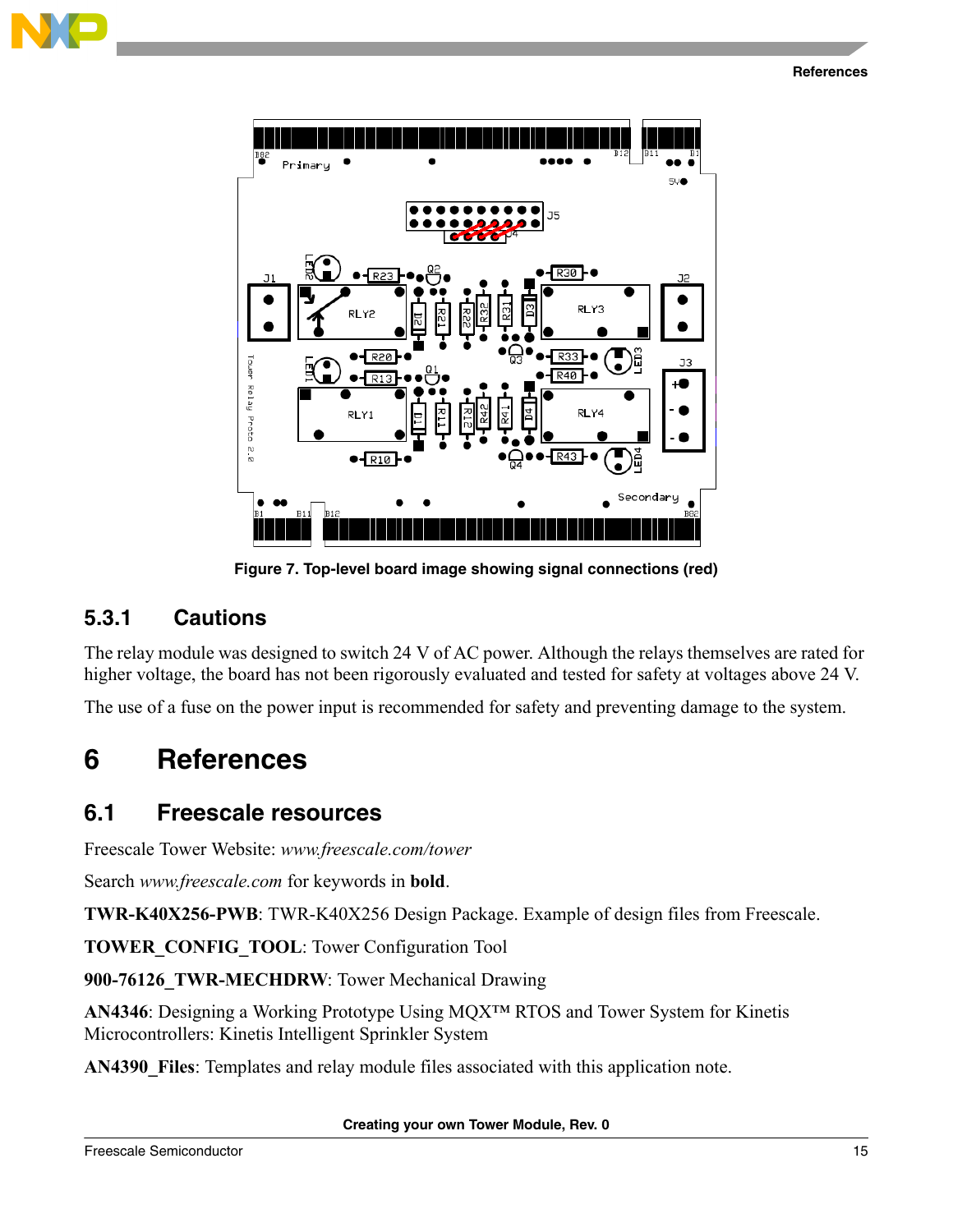

**Revision History**

# <span id="page-15-0"></span>**6.2 Other references**

ExpressPCB (*www.expresspcb.com*)

CadSoft Eagle (*www.cadsoftusa.com*)

CadSoft Eagle free version (EAGLE Light Edition) restrictions. See website for latest information.

- Board area is limited to  $100 \times 80$  mm  $(4 \times 3.2$  inches)
- Only two signal layers
- Use is limited to nonprofit applications or evaluation purposes

# <span id="page-15-1"></span>**7 Revision History**

### **Table 1. Revision History**

| Rev. No. | <b>Substantive Change(s)</b> |
|----------|------------------------------|
|          | Initial release.             |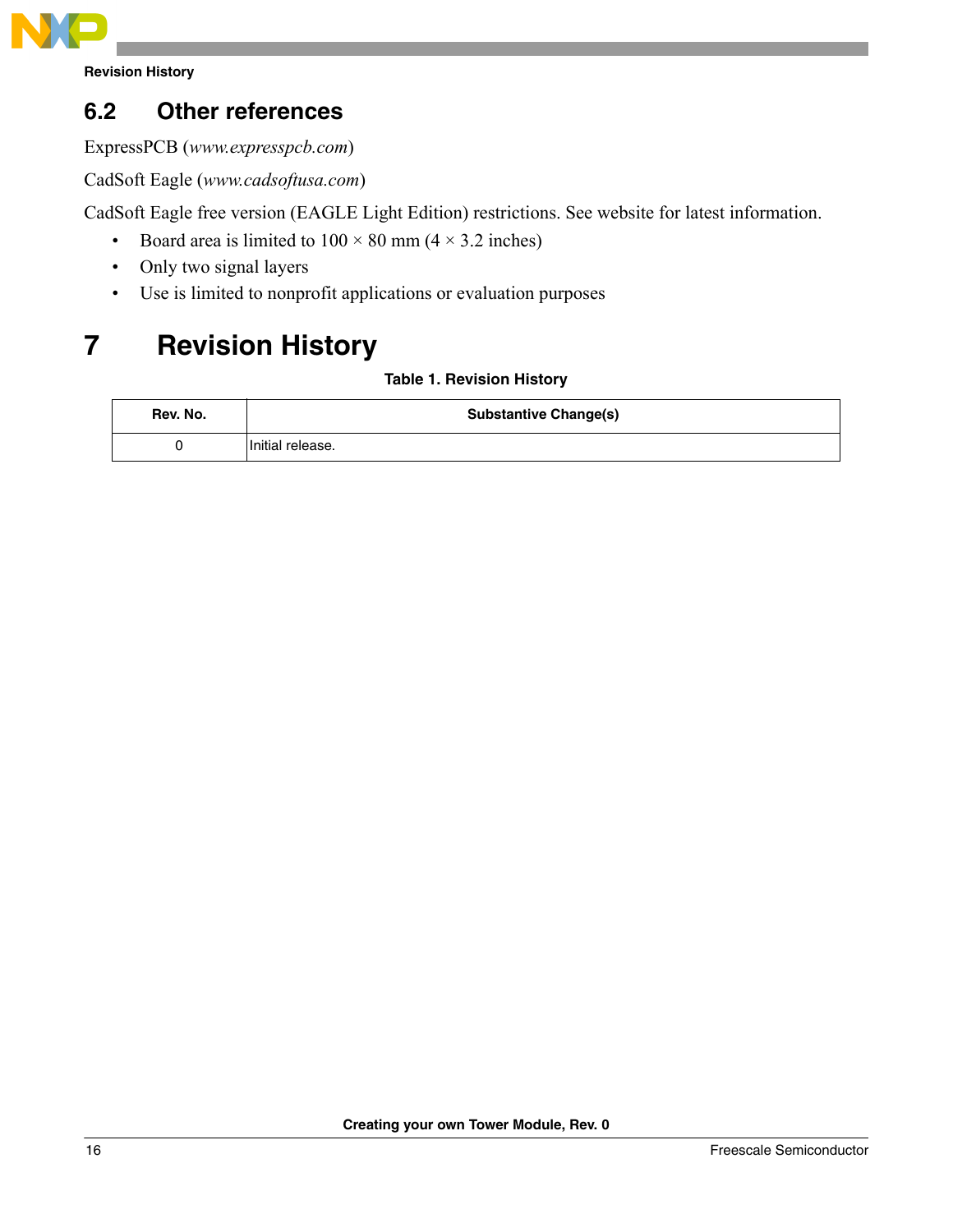

THIS PAGE IS INTENTIONALLY BLANK